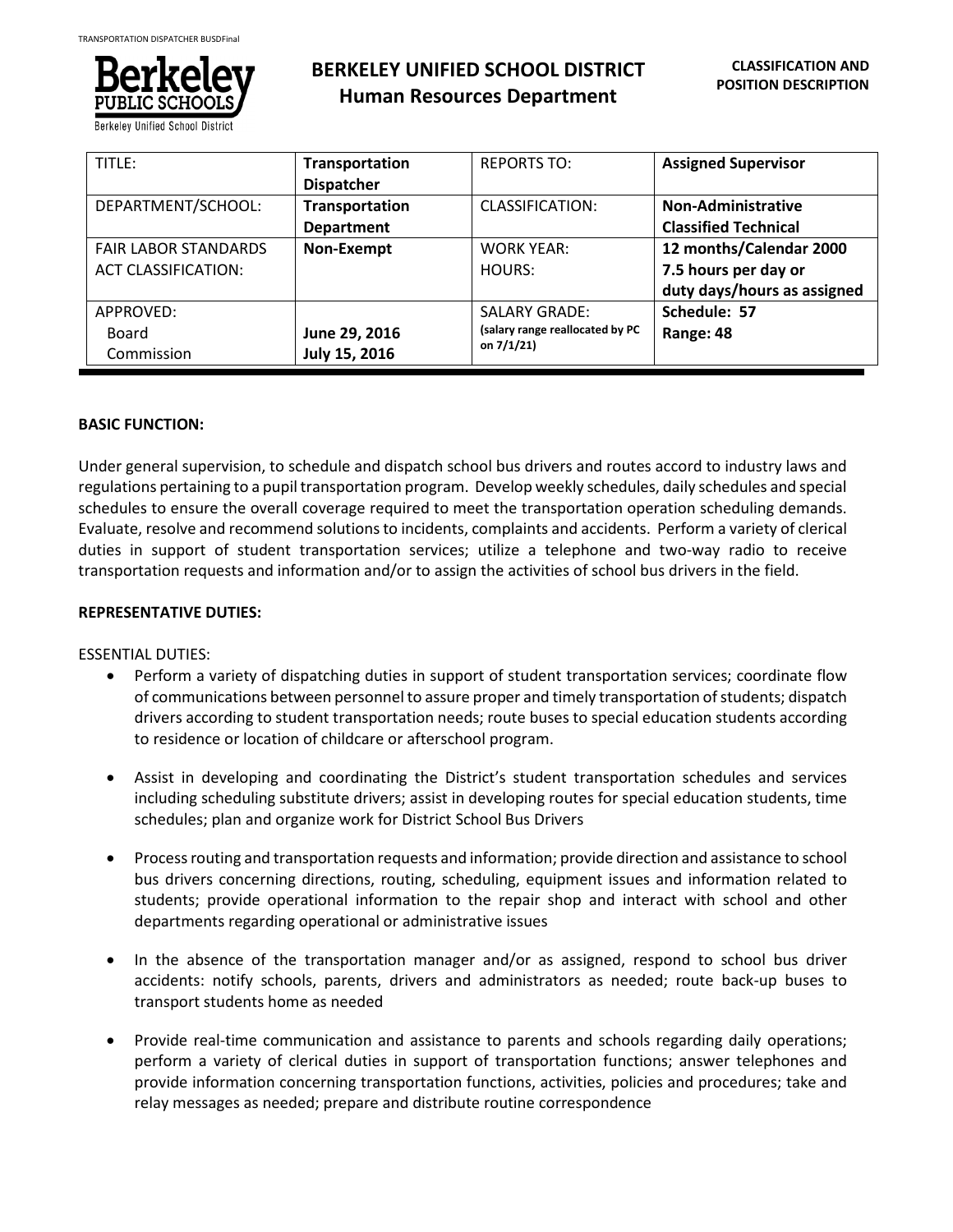- Prepare and maintain a variety of records related to student assignments, fuel usage, keys, trips, contact lists, substitutes, and extra duty and overtime work; establish and maintain filing systems; maintain and update the dispatch board with daily changes including trip board and weekend trip board
- Drive a school bus as needed; pick up and discharge students in accordance with time schedules; observe legal and defensive driving practices; assure compliance with applicable traffic and student transportation laws, codes and regulations; administer first aid as needed according to established procedures
- Operate a variety of office equipment including a calculator, copier, fax machine, computer and assigned software
- Communicate with personnel and various outside agencies to exchange information and resolve issues or concerns

OTHER DUTIES: Perform related duties as assigned

## **KNOWLEDGE AND ABILITIES:**

### KNOWLEDGE OF:

Provisions of the California Motor Vehicle Code, California Highway Patrol Regulations, and Education Code sections applicable to the operation of vehicles in the transportation of students California Vehicle Code and local traffic ordinances

Laws rules and regulations related to pupil transportation

District policies regarding pupil transportation

Proper operations of school buses

Safe and defensive driving practices

Modern office practices, procedures and equipment

Basic maintenance and operations of school buses

Oral and written communication skills

Interpersonal skills using tact, patience and courtesy

Correct English usage, grammar, spelling, punctuation and vocabulary

Operation of a computer and assigned software

Record-keeping and filing systems and techniques

Telephone techniques and etiquette

Basic first aid and CPR techniques

## ABILITY TO:

Perform a variety of dispatch functions in support of the overall operational safety and efficiency

Utilize a telephone and two-way radio to receive transportation requests and information and provide assistance to bus drivers, the shop and other departments

Learn local geography, street locations, important buildings and landmarks of the area

Learn policies and objectives of assigned programs and activities

Type or input data at an acceptable rate of speed

Assist bus drivers with directions and routing, scheduling and equipment issues and information. Maintain records and files and perform clerical duties as necessary

Understand and follow oral and written instructions

Communicate effectively both orally and in writing